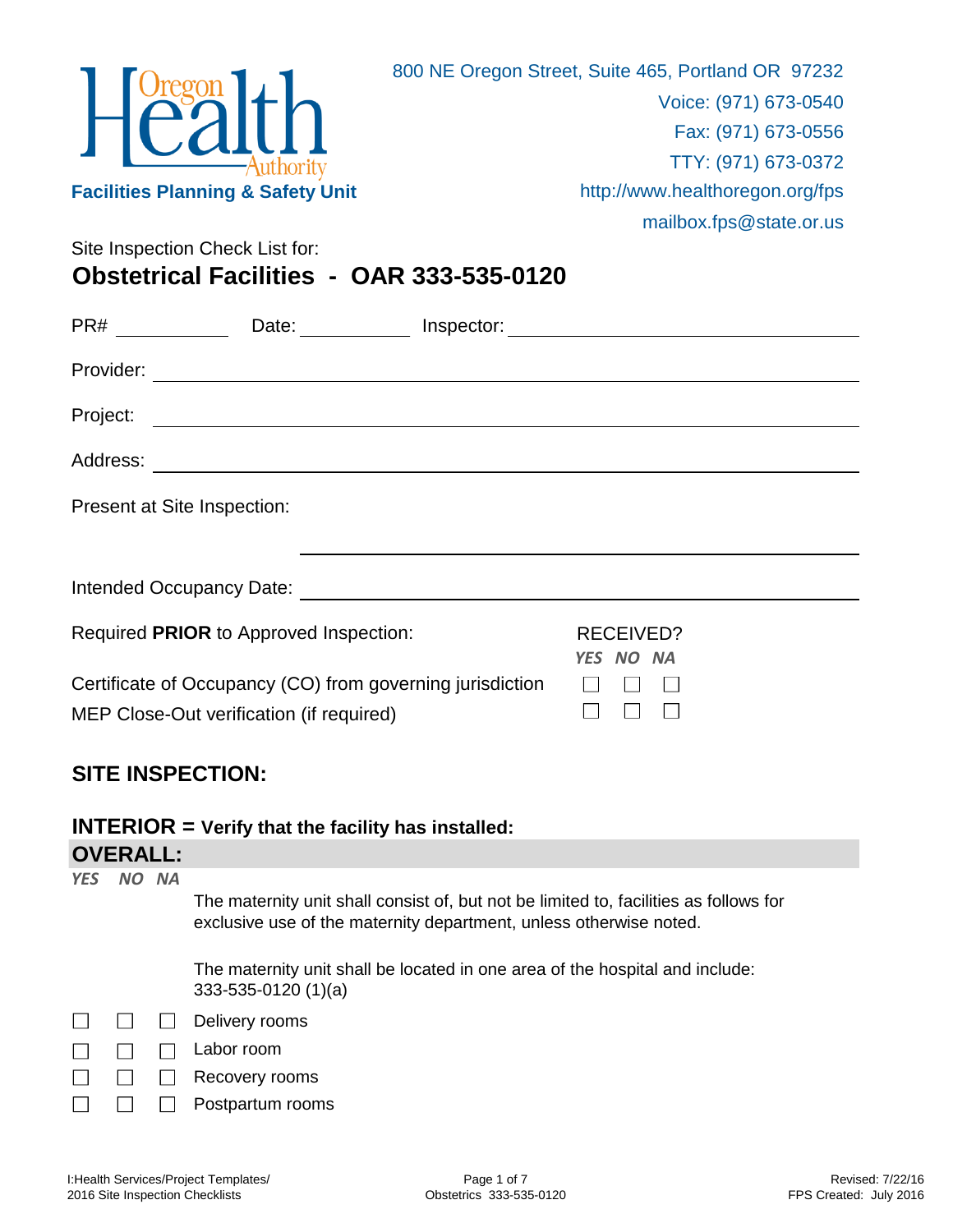|  | Labor, delivery, recovery (LDR) and /or                                                                                                                                                                                                                                                                                                                                                                                                                                                                                                                                                            |
|--|----------------------------------------------------------------------------------------------------------------------------------------------------------------------------------------------------------------------------------------------------------------------------------------------------------------------------------------------------------------------------------------------------------------------------------------------------------------------------------------------------------------------------------------------------------------------------------------------------|
|  | Labor, delivery, recovery, post-partum (LDRP) rooms                                                                                                                                                                                                                                                                                                                                                                                                                                                                                                                                                |
|  | The support features described in this section to support the estimated obstetrical<br>workload.                                                                                                                                                                                                                                                                                                                                                                                                                                                                                                   |
|  | The obstetrical care unit shall be located an arranged to prohibit non-related traffic<br>through the unit 333-535-0120 (1)(b)                                                                                                                                                                                                                                                                                                                                                                                                                                                                     |
|  | When delivery and non-obstetrical operating rooms are part of the same suite, access<br>and service arrangement shall be such that neither staff nor patients need to travel<br>through one area to reach the other. $333-535-0120(1)(c)$                                                                                                                                                                                                                                                                                                                                                          |
|  | At least (1) delivery room shall be provided within the obstetrical unit for performing<br>Caesarean sections (C-section's) and complex deliveries except for hospital-based<br>obstetrical centers limited to less than 300 low-risk deliveries per year. In such<br>centers, mothers requiring emergency C-sections and complex deliveries may be<br>transferred to surgery, provided a clean operating room can normally be made<br>available, and infants can be transported back to the obstetrical unit in a controlled<br>transport environment such as an isolette.<br>333-535-0120 (1)(d) |
|  | When the program indicates wide usage of LDR and/or LDPR rooms in place of<br>separate labor, delivery, recovery and postpartum rooms, the number of labor and<br>postpartum rooms may be reduced or eliminated in accord with the hospital's<br>obstetrical program and workload. Delivery rooms shall be provided per subsection<br>(d) Of this section. $333-535-0120$ (2)(e)                                                                                                                                                                                                                   |
|  | Service areas may be arranged to serve LDR rooms LDRP rooms and delivery rooms.<br>However, gowning facilities, clean supply, soiled utility rooms, and anesthesia facilities<br>must be arranged to conveniently serve delivery rooms used for C-sections and allow<br>for a sterile operating suite environment. When such support areas are not<br>immediately adjacent, the program and infection control policy must be submitted for<br>Department of Human Services, Public Health Division approval and shall account for<br>such arrangement.<br>333-535-0120 (1)(f)                      |

## **PATIENT CARE FACILITIES:**

*YES NO NA*

The following patient care facilities shall be provided in accord with section (1) of this rule for exclusive use of the maternity department, unless otherwise noted. 333-535- 0120 (2)

 $\Box$  $\Box$  Postpartum patient rooms must meet the same rules as medical and surgical patient rooms under OAR 333-535-0025 (1.) 333-535-0120 (2)(a)

 $\Box$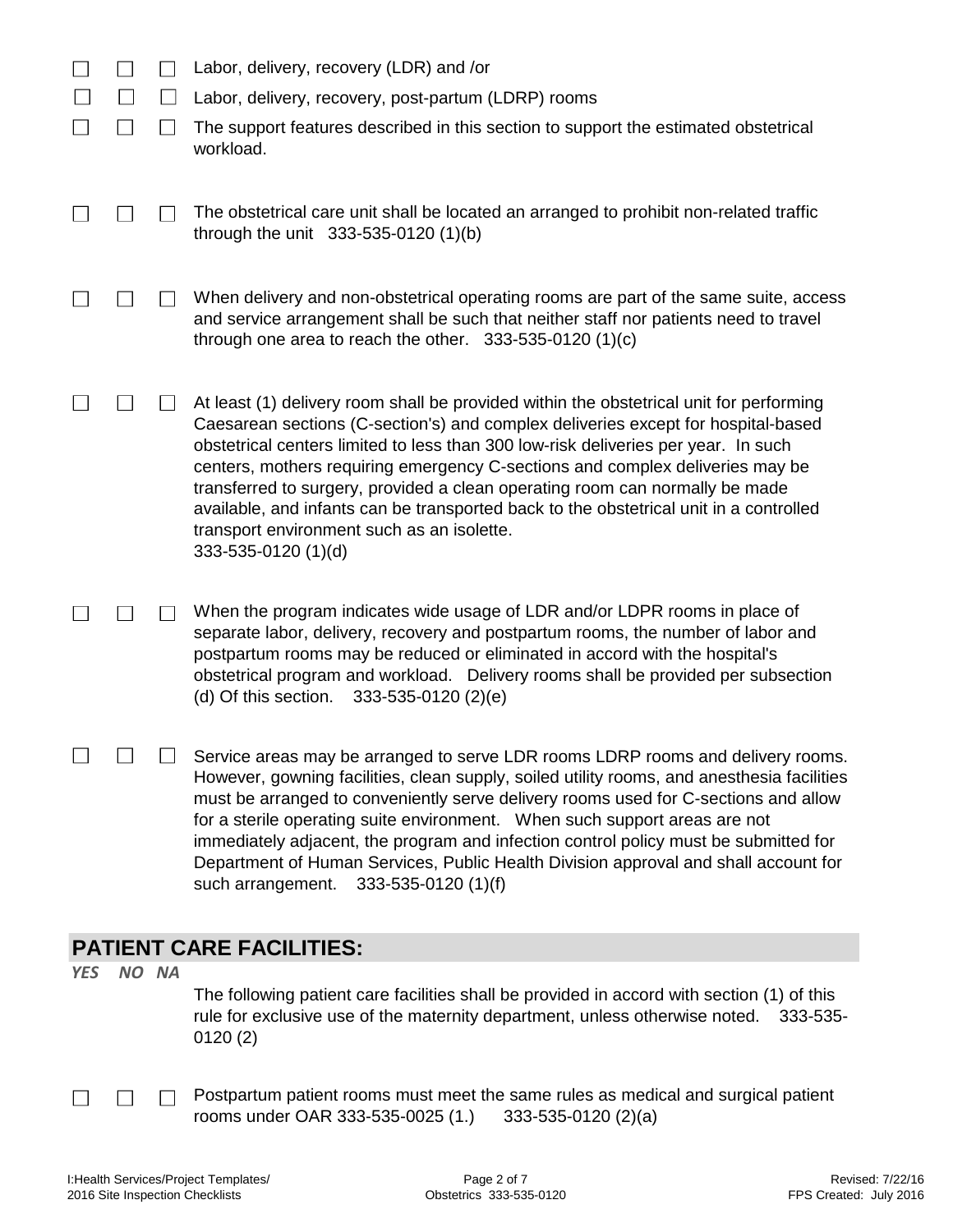|  |                | Each delivery room shall have:<br>333-535-0120 (2)(b)<br>A minimum clear area of 300 SF exclusie of fixed cabinets and built-in shelves                                                                                                                                                                                                 |
|--|----------------|-----------------------------------------------------------------------------------------------------------------------------------------------------------------------------------------------------------------------------------------------------------------------------------------------------------------------------------------|
|  |                | Shall be not less than 16 feet wide                                                                                                                                                                                                                                                                                                     |
|  |                | Delivery rooms that are routinerly used for C-sections shall have not less than 360 SF<br>of clear area.                                                                                                                                                                                                                                |
|  | $\blacksquare$ | An emergency communications system that can be actived without use of hands shall<br>be conned with the obstetrical suite contol station.                                                                                                                                                                                               |
|  |                | Resuscitation facities (electricl suite control station Resuscitation facilities (electrical<br>outles, ozygen, suction, and compressed air) shall be provided for new form infants<br>within each delivery room in addtion tot he facilities require for the mother.                                                                   |
|  |                | LDR and LDRP rooms, when provided, shall be entered from a cooridor withn the<br>maternity department where public access is under direct control of maternity staff and<br>include the following features.<br>$333 - 535 - 0120$ (2)(c)                                                                                                |
|  |                | Each room shall be for single occupancy and provide for a minimum of 5 feet of clear<br>space at the sides and foot of the bed during delivery procedures. Additional space<br>shall be provided for relatives and signifcation others a chair for mothers who are<br>breast-feeding and an infant cribbette. $333-535-0120$ (2)((c)(A) |
|  |                | Mechanical and electrical services for LDR and LDRP rooms shall meet applicable<br>requirement state in OAR 333-535-0300 and 333-535-0310<br>333-535-0120 (2)(c)(B)                                                                                                                                                                     |
|  |                | Each room shall contain or be closely serviced by each of the following:<br>333-535-0120 (2)(c)(C)                                                                                                                                                                                                                                      |
|  |                | Enclosed storage cabinets or space for a covered cart for supplies used in normal<br>spontaneous vaginal delivery and the immedicate care of a normal newborn, unless<br>the program indicates centralized storage and distribution froma nearby clean supply<br>333-535-0120 (2)(c)(C)(i)<br>room.                                     |
|  |                | Storage space for equipment utilized in medical emergencies for mother and infant.<br>333-535-120 (2)(c)(C)(ii)                                                                                                                                                                                                                         |
|  |                | A hand-washing station or scrub sink equipped with wrist blade fitting or equivalent<br>fitting allowing operation without use of hands.<br>333-535-0120 (2)(c)(C)(iii)                                                                                                                                                                 |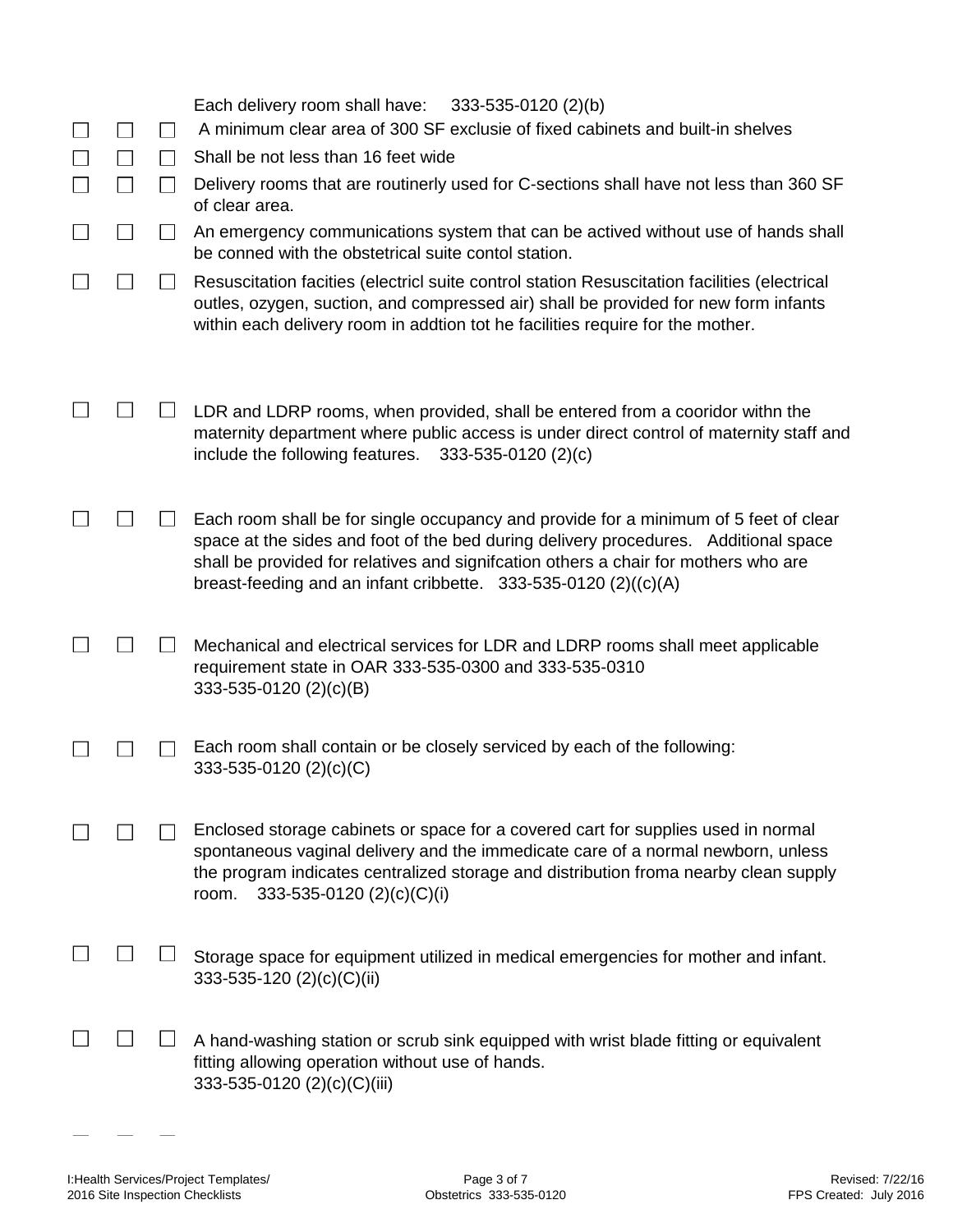|              |              | Toilet facility and shower $333-535-0120$ (2)((c)(C)(iv)                                                                                                                                                                                          |
|--------------|--------------|---------------------------------------------------------------------------------------------------------------------------------------------------------------------------------------------------------------------------------------------------|
|              |              | A window is required in each patient room as noted in OAR 333-535-0025<br>333-535-0120 (2)(c)(C)(v)                                                                                                                                               |
|              |              | Storage space for clothing, toilet articles, and other personal belongings of the patient.<br>333-535-0120 $(2)(c)(C)(vi)$                                                                                                                        |
|              |              | An electrically ooperated nurses' calling system as specified under electricl<br>333-535-0120 (2)(c)(C)(vii)<br>requirements of this division                                                                                                     |
|              |              | Examination lighting shall be provided but may be built-in or portable<br>333-535-0120 (c)(C)(viii)                                                                                                                                               |
|              |              | Labor Rooms when provided: $333-535-0120$ (2)(d)                                                                                                                                                                                                  |
|              |              | Shall be single-bed or 2-bed rooms with a minimum clear area fo 100 SF per bed.                                                                                                                                                                   |
|              |              | In facilties having only 1 delivery room, 2 or more labor rooms or LDRP rooms shall<br>also be provided.                                                                                                                                          |
| $\mathbf{I}$ | $\mathbf{I}$ | When 2 labor rooms only are utilized in connection with a single delivery room, 1 labor<br>room shall be large enough to function as an emergency delivery room with a minimum<br>of 160 SF and have at least (2)(oxygen and (2) suction outlets. |
|              | $\mathsf{L}$ | Contain a hand-washing station and shall have direct access to toilet room.                                                                                                                                                                       |
| $\perp$      | $\perp$      | One toilet room may serve (2) labor rooms.                                                                                                                                                                                                        |
|              |              | Labor rooms shall be closely served by facilityes for medication, charting, and storage<br>for supplies and equipment.                                                                                                                            |
|              |              | When provided, these rooms shall be single-bed or 2-bed rooms with a minimum clear<br>area fo 100 SF per bed.                                                                                                                                     |
|              |              | A water closet shall be accessible to shower facilties.                                                                                                                                                                                           |
|              | $\mathbf{I}$ | Windows, if provided, shallb elocated, draped or otherwide arrance, to preserve patient<br>privacy from obsercvation from outside.                                                                                                                |
|              |              | Recovery rooms shall contain: 333-535-0120 (2)(e)                                                                                                                                                                                                 |
|              | ⊔            | Not less than (2) beds                                                                                                                                                                                                                            |
|              | $\perp$      | Charting facilities located to permit staff to have visual control of all beds                                                                                                                                                                    |
|              | $\Box$       | Facilities for medicine dispensing                                                                                                                                                                                                                |
|              | $\Box$       | Hand-washing stations at a rate of 1 per 4 beds or a minimum of 1                                                                                                                                                                                 |
|              | $\Box$       | Clinical sink with bed pan fulshing device                                                                                                                                                                                                        |
|              | $\perp$      | Storage for supplies and equipment.                                                                                                                                                                                                               |
|              |              | The recovery room may be omitted in hospitals with few than 300 annual births.                                                                                                                                                                    |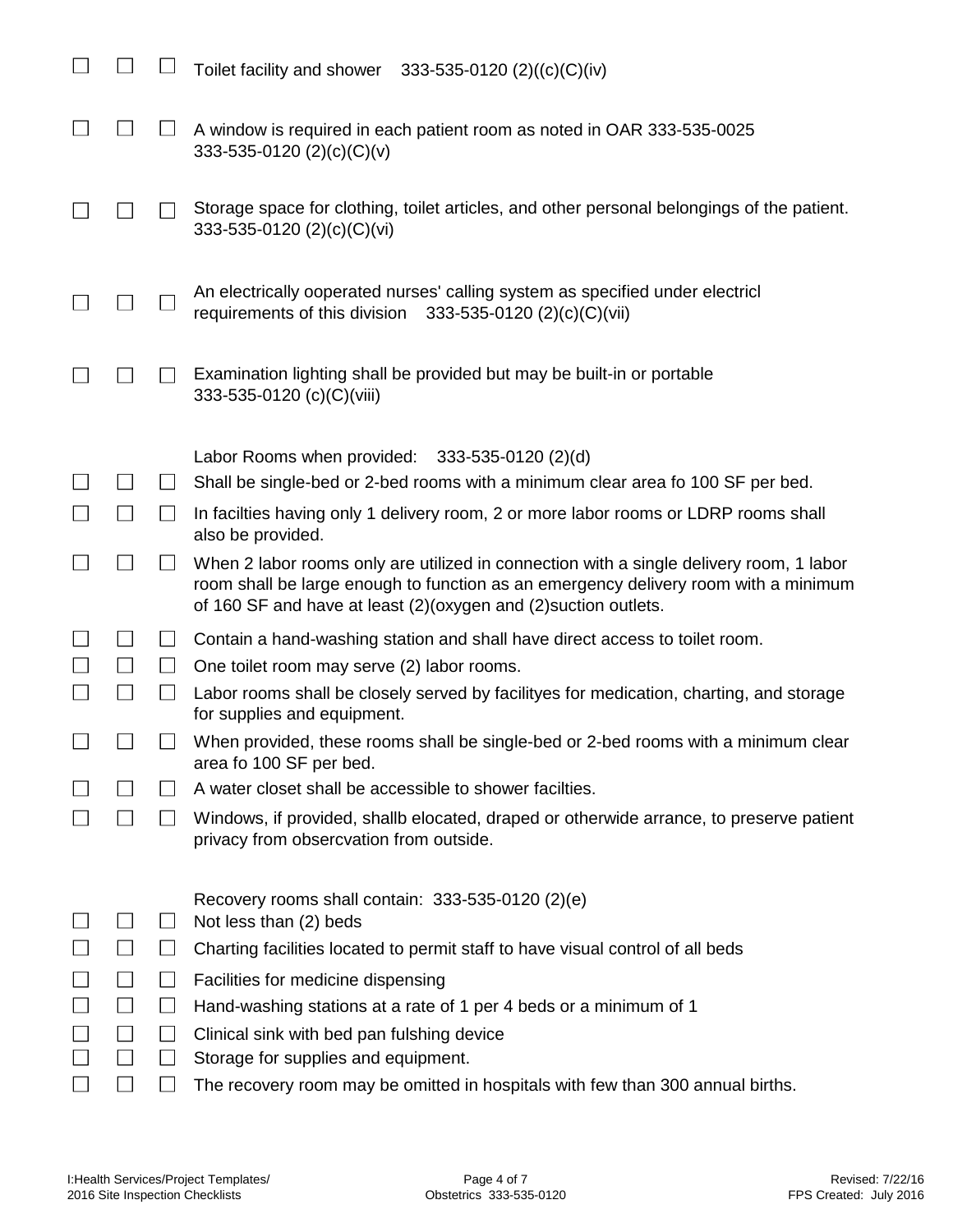## **SERVICE AREAS:**

| Must have:<br>Individual rooms shall be provided as indicted in the following standards. Otherwise,<br>alcoves or other open spaces that do not interfere with traffic may be used. Services,                                                                                                                                                                                                                                                                                                              |         |
|------------------------------------------------------------------------------------------------------------------------------------------------------------------------------------------------------------------------------------------------------------------------------------------------------------------------------------------------------------------------------------------------------------------------------------------------------------------------------------------------------------|---------|
| except the father's waiting room mentioned in subsection (s) of this section, soiled<br>workroom in subsection (g) of this section, and the housekeeping closet in subsection<br>(p) of this section may be shared with the surgical faculties if the Functional Program<br>reflects this concept. Where shared, areas shall be arranged to avoid direct traffic<br>between the delivery and operating rooms. The following services shall be provided.<br>333-535-0120 (3)                                |         |
| Control station located to permit visual surveillance of all traffic that enters the<br>$\lfloor$ $\rfloor$<br>obstetrical suite.<br>$333-535-0120(3)(a)$                                                                                                                                                                                                                                                                                                                                                  |         |
| Supervisor's office or station<br>333-535-0120 (3)(b)                                                                                                                                                                                                                                                                                                                                                                                                                                                      |         |
| Fathers waiting room: 333-535-0120 (3)(c)<br>Located convenient to the labor room area<br>$\Box$<br>Provisions for personal communication between fathers and staff<br>$\mathbf{L}$<br><b>Toilets</b><br>$\mathbf{L}$<br>Telephones<br>$\mathbb{R}^n$<br>Drinking fountains shall be convenient to the waiting room<br>In hospitals with less than 300 deliveries per year, a separate father's waiting room is<br>$\mathsf{L}$<br>not required when a general purpose waiting area can be made available. |         |
| Sterilizing facility (ies) with high speed autoclave (s) conveniently located to service all<br>delivery rooms. When a written program indicates that adequate provisions have<br>been made for replacement of sterile instruments during delivery, sterilizing facilities in<br>333-535-0120 (3)(d)<br>the obstetrical suite will not be required.                                                                                                                                                        |         |
| Provisions shall be made for storage, preparation, and dispensing of medication.<br>535-0120 (3)(e)                                                                                                                                                                                                                                                                                                                                                                                                        | -333-   |
| Two scrub stations shall be provided near the entrance to each delivery room;<br>however, (2) scrub stations may serve (2) delivery rooms if the scrub stations are<br>located adjacent to the entrance of each delivery room. Scrub facilities shall be<br>arranged to minimize any incidental splatter on nearby personnel or supply carts.<br>535-0120 (3)(f)                                                                                                                                           | $333 -$ |
| An enclosed soiled utility room for the exclusive use of the obstetrical suite staff or a<br>soled holding room that is part of a system for the collection and disposal of soiled<br>The soiled utility room shall contain: $333-535-0120(3)(g)$<br>materials.                                                                                                                                                                                                                                            |         |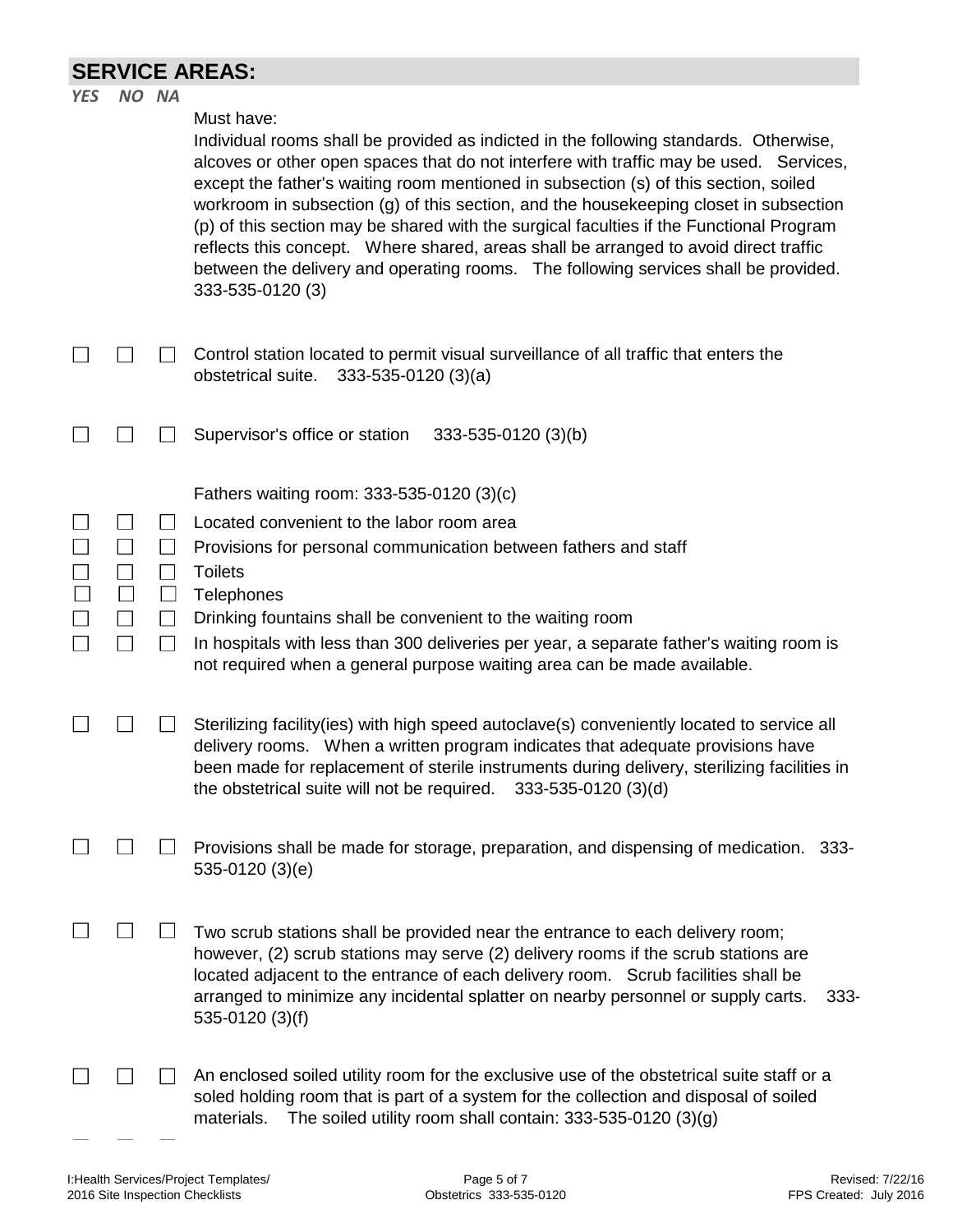|        |                |                          | A clinical sink or equivalent flushing type fixture                                                                                                                                                                                                                                                                                                                                                                                                                               |
|--------|----------------|--------------------------|-----------------------------------------------------------------------------------------------------------------------------------------------------------------------------------------------------------------------------------------------------------------------------------------------------------------------------------------------------------------------------------------------------------------------------------------------------------------------------------|
|        | $\sim$         | $\Box$                   | Work counter                                                                                                                                                                                                                                                                                                                                                                                                                                                                      |
|        | $\Box$         | $\Box$                   | A hand-washing station                                                                                                                                                                                                                                                                                                                                                                                                                                                            |
| $\sim$ | $\Box$         | $\Box$                   | Waste receptacle                                                                                                                                                                                                                                                                                                                                                                                                                                                                  |
|        | $\Box$         | $\Box$                   | Linen receptacle                                                                                                                                                                                                                                                                                                                                                                                                                                                                  |
|        | $\blacksquare$ | $\Box$                   | If a soiled holding room is used, the hand-washing station and work counter may be<br>omitted.                                                                                                                                                                                                                                                                                                                                                                                    |
|        |                | $\overline{\phantom{a}}$ | Soiled utility and/or holding areas shall to have a direct connection with delivery rooms<br>or other sterile activities.                                                                                                                                                                                                                                                                                                                                                         |
|        |                |                          | Fluid waste disposal facilities shall be provided in a location convenient to but not<br>connected with, the delivery rooms. (The clinical sink or equivalent equipment in a<br>soiled utility room or soiled holding room would meet this standard.)<br>See OAR 333-<br>535-0260 (5) for sanitary reference.<br>333-535-0120 (3)(h)                                                                                                                                              |
|        |                |                          | A clean utility room is required when clean materials are assembled within the<br>obstetrical suite prior to use. A clean utility room shall contain:<br>333-535-0120 (3)(i)                                                                                                                                                                                                                                                                                                      |
|        | $\blacksquare$ | ⊔                        | A work counter                                                                                                                                                                                                                                                                                                                                                                                                                                                                    |
|        |                | $\Box$                   | A hand-washing station                                                                                                                                                                                                                                                                                                                                                                                                                                                            |
| $\sim$ | $\blacksquare$ | $\Box$                   | Space for clean and sterile supplies.                                                                                                                                                                                                                                                                                                                                                                                                                                             |
|        |                |                          | A clean supply room shall be provided when the program defines a system for the<br>storage and distribution of clean and sterile supplies that would not require the use of a<br>clean utility room                                                                                                                                                                                                                                                                               |
|        |                | $\Box$                   | When clean supplies and equipment used in LDR and LDRP rooms are kept in a<br>central location, the room shall be sized to reflect this concept.                                                                                                                                                                                                                                                                                                                                  |
|        |                |                          | A clean utility room or supply room may be shared with surgery department when<br>provision for joint use are included in the he hospital infection control policy and<br>arrangement allows direct access to both delivery and surgery suites.                                                                                                                                                                                                                                   |
|        |                |                          | Unless the narrative program and official hospital board action in wiring prohibit use of<br>flammable anesthetics, a separate room shall be provided for storage of flammable<br>gases in accordance with the requirement detailed under the mechanical section of<br>these rules (OAR 333-535-0300.) (Anesthesia storage facilities may also service the<br>surgery suite when provision is mad of direct access form both surgery and delivery<br>suites.) 333-535-0120 (3)(j) |
|        |                |                          | Anesthesia utility room or space for cleaning testing, and storing anesthesia equipment<br>shall contain:<br>333-535-0120 (3)(k)                                                                                                                                                                                                                                                                                                                                                  |
|        |                |                          | A work counter                                                                                                                                                                                                                                                                                                                                                                                                                                                                    |
|        |                |                          | <b>Sink</b>                                                                                                                                                                                                                                                                                                                                                                                                                                                                       |
|        |                |                          | Provision or separation of clean and soiled items                                                                                                                                                                                                                                                                                                                                                                                                                                 |
|        |                |                          |                                                                                                                                                                                                                                                                                                                                                                                                                                                                                   |